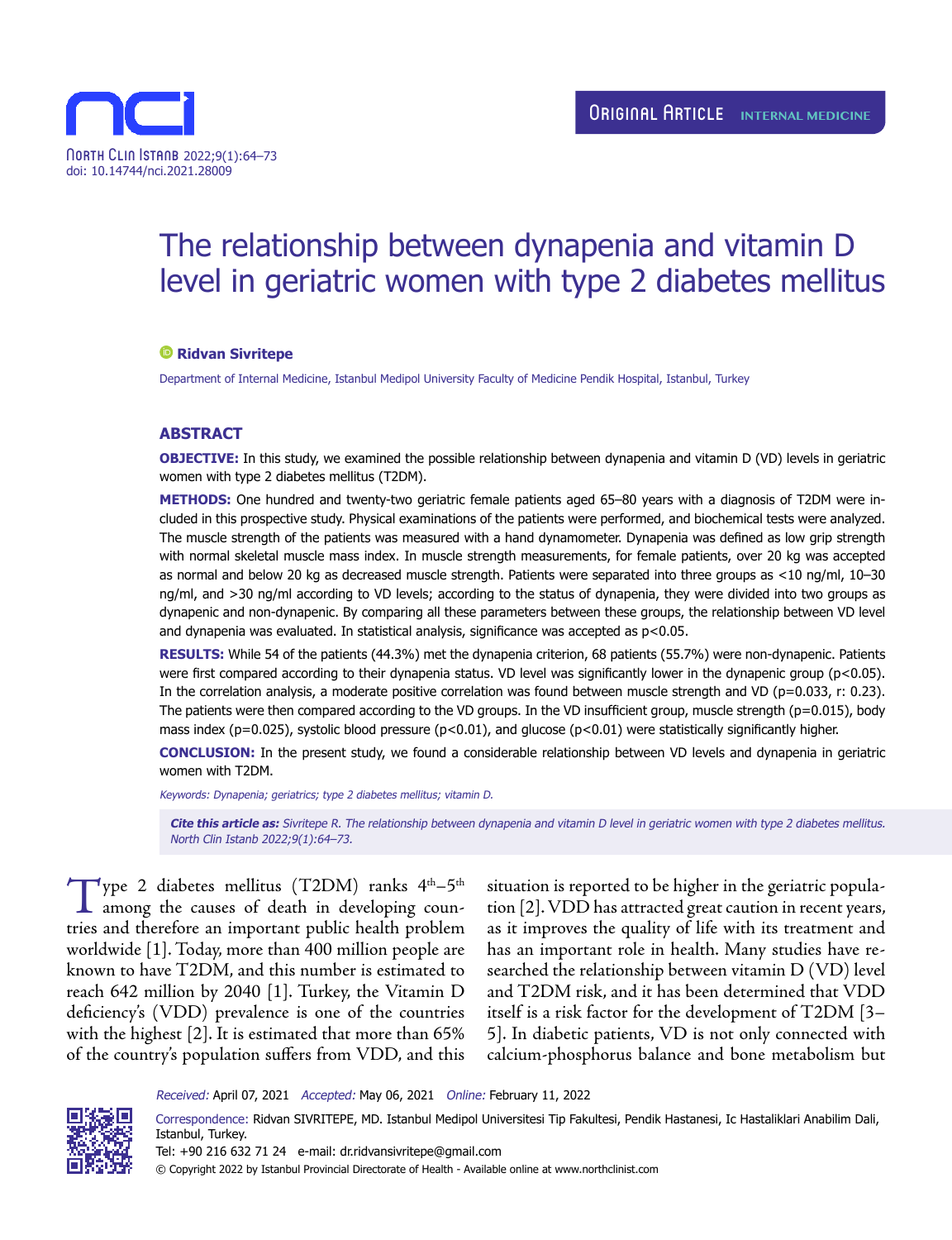is also one of the hormones involved in the pathophysiology of various chronic illnesses such as metabolic syndrome, obesity, cancer, heart diseases, and dementia [6, 7]. However, recent evidence has shown that VDD may be related with malnutrition and musculoskeletal system diseases [8]. Dynapenia, a consequence of malnutrition, is defined as a decrease in muscle strength due to aging without a reduced muscle mass [9]. As we know that this decrease, which occurs independently of neurological or muscular diseases, impairs physical performance in patients and increases the risk of falls, resulting in mortality and morbidity [9]. Patients with T2DM have been shown to be candidates for dynapenia, and a decrease in muscle mass, strength, and performance has been considered a diabetic complication [10]. There is a study in the literature evaluating the relationship between dynapenia and VD levels, but there are no studies examining these two conditions in diabetic women [11]. Therefore, in the present study, we aimed to evaluate the interrelation between dynapenia and VD levels in women with T2DM.

# **MATERIALS AND METHODS**

Our study is a single-center and cross-sectional study. Approval was obtained by the local ethics committee for the study (University of Health Sciences Umraniye Training and Research Hospital Clinical Research Ethics Committee Number: B101TKH434HGP001/69 Date: 11.03.2021), and it was carried out in accordance with the Helsinki Declaration principles. For the present study, all patients were informed about the purpose and procedure and written informed consent was obtained. For the power analysis of the study, reference number 11 was taken as reference [11]. Considering the correlation coefficient between dynapenia and VD being 0.99, the sample size per group was calculated as a minimum of 52, with a Type 1 error of 0.05 and the strength of the study being 80%. With a 20% loss, a total of 125 patients were incorporated in the study. 125 geriatric female patients aged between 65 and 80 years with a diagnosis of T2DM admitted to our internal medicine outpatient clinic were included in the study.

#### **Inclusion Criteria**

- Between the ages of 65 and 80
- T2DM diagnosis according to American Diabetes Association criteria [12]
- Absence of acute diabetic problems such as diabetic ketoacidosis, hyperosmolar hyperglycaemic coma, or

#### **Highlight key points**

- The muscle strength of all diabetic and geriatric women with VDD should be measured.
- There is a clear relationship between VD levels and muscle strength in geriatric women with T2DM.
- Diabetic geriatric patients should be kept physically active to benefit from more sunlight, VD replacement should be initiated if necessary.

hypoglycemia in the past 3 months

- Having normal kidney and liver functions (Creatinine <1.1 mg/dl, aspartate transferase <34 U/L and alanine aminotransferase <55 U/L)
- A normal lifestyle.

#### **Exclusion Criteria**

- Under 65 or over 80
- Type 1 DM
- Hypo-hyperthyroidism or hyperparathyroidism
- Use of drugs that may change serum VD levels (such as VD, bisphosphonates, corticosteroid, anticonvulsant, and estrogen) or dietary supplements
- Body mass index (BMI) > 30 kg/m<sup>2</sup>
- Presence of malignancy
- Cushing's disease
- Addison's disease
- Presence of sarcopenia
- The presence of quadriplegia, myopathy, or mobility due to stroke
- Severe cardiovascular disease
- Acute or chronic infection
- Diabetic neuropathy
- Major psychiatric illness.

Medical history was taken from all participants and physical examinations were performed. Diabetes duration, daily number of cigarettes smoked, and drug use of all participants was written down. Patients who smoked one pack of cigarettes a day were considered current smokers. Blood pressure was measured with an electronic device (Omron M2 Basic HEM-7121JE Arm Meter Digital Sphygmomanometer) in sitting position after a rest period of more than 5 min. Blood pressure and blood samples of the patients were taken between 08:00 and 10:00 h on an empty stomach.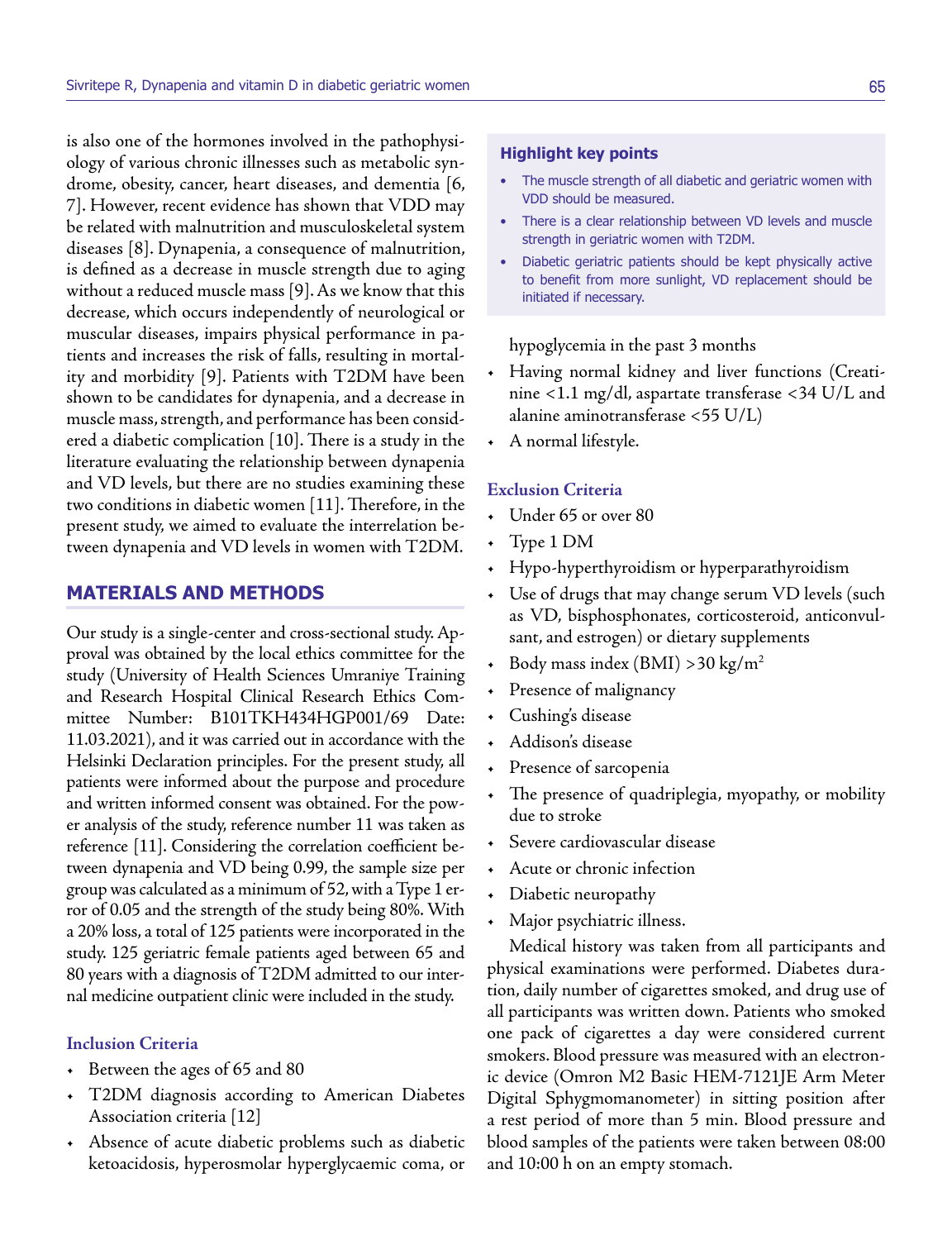#### **Evaluation of Metabolic Parameters**

Biochemical blood tests of all patients were analyzed. Blood samples were taken from the patients, then they were analyzed in the same laboratory. Plasma glucose by the enzymatic test method, glycosylated hemoglobin by high- -performance liquid chromatography method, calcium, phosphate, alanine transaminase, aspartate transaminase, high-density lipoprotein cholesterol, total cholesterol, and triglyceride concentration by enzymatic colorimetric test (Hitachi 747 autoanalyzer, German), creatinine by Jaffe` method, blood urea nitrogen by spectrophotometer, potassium, sodium, and chlorine level with ion-selective electrode analysis was measured with Architect plus device. The serum sample taken to measure the VD levels of the patients was centrifuged at 3500 rpm for 15 min and then measured by the electrochemiluminescence method. VD was measured using the Elecsys 2010, Roche Diagnostics, GmbH, Mannheim, Germany device with an intra and inter test coefficient of variation of 3.0% and 3.3%, respectively. The serum VD detection limit was 2 ng/ml. We know that VD level is affected by seasonal factors. Therefore, the study was carried out in January, February, and March. Patients were grouped according to their VD measurement levels as deficient (0–19.9 ng/ml), insufficient (20–29.9 ng/ml), and normal (30 ng/ml) [13].

# **Definition of Type 2 Diabetes**

We used American Diabetes Association criteria to detect the presence of T2DM in patients [12]. The patient was considered to have DM when the fasting blood glucose (8 h fasting) was ≥126 mg/dl and hemoglobin A1c (HbA1C) level 6.5% (48 mmol/mol).

#### **Evaluation of Anthropometric Measurements**

The weights of the patients were measured after 12 h of fasting by removing shoes, socks, and heavy clothing, and using an electronic scale (Ekoter mechanical height measuring scales) that are calibrated every day. Their height was evaluated using a standard height gauge (Ekoter mechanical scale with height gauge). Bodyweight (kg)/ height squared (m $^2)$  formula was used to calculate BMI.

#### **Evaluation of Muscle Strength**

The right-left hand muscle strength of the patients was measured with a hydraulic dynamometer (12-0240 Baseline Hydraulic Hand Dynamometer 200 LB Standard W/Case). In the grip strength measurements, the patients were asked to hold the hand dynamometer in a standing upright position with the elbow straight at maximum capacity and squeeze it firmly for 3 s. This procedure was performed three times for each patient and the average of the dominant hand was calculated. Measurements of muscle strength were done before blood sampling so that the test was not affected. In the measurements, more than 20 normal and <20 were accepted as decreased muscle strength for female patients.

#### **Definition of Dynapenia**

Patients' values such as muscle mass (%), body fat ratio (%), metabolism/body fat, and lean body mass volumes were measured using a multi-frequency bioimpedance analysis (BIA) device (Fully automatic body bioimpedance analyzer, Tokyo, Japan). Skeletal muscle mass index (SMMI) was assessed as=([1/BIA resistance result×height2 ×0.401]+[age×–0.071]+[3.825×gender])+5.102. In the formula, height: centimeter, resistance: ohm, gender was considered female: 0 and age: year. The cut-off value for SMMI for women was accepted as 6.76 kg/m²: normal, between 5.76 and 6.75 kg/m²: moderate muscle mass reduction, 5.75: severe muscle mass reduction. According to Manini and Clark's suggestion, dynapenia was defined as although the person has a normal SMMI index, a decrease in muscle grip strength [14].

#### **Statistical Analysis**

Results were analyzed using MedCalc Statistical Software version 12.7.7 (MedCalc Software bvba, Ostend, Belgium; http://www.medcalc.org; 2013) was used. Descriptive terms (median, standard deviation, mean, maximum, and minimum) were used to describe continuous parameters in statistical analysis. Comparison of normally distributed continuous variables and independent was made with Student's t-test. Comparison of two variables that were independent and not compatible with normal distribution was made using the Mann Whitney u test. Pearson correlation coefficient was calculated to determine the relationship between two normally distributed continuous variables, and for interpret relationship between two continuous variables that were not normally distributed Spearman's rho correlation coefficient was used. Chi-square was used to estimate the relationship between categorical variables. For statistical analysis, Significance level was supposed as p<0.05. By comparing all parameters among the specified groups, the relationship between VD level and dynapenia in diabetic geriatric women was evaluated.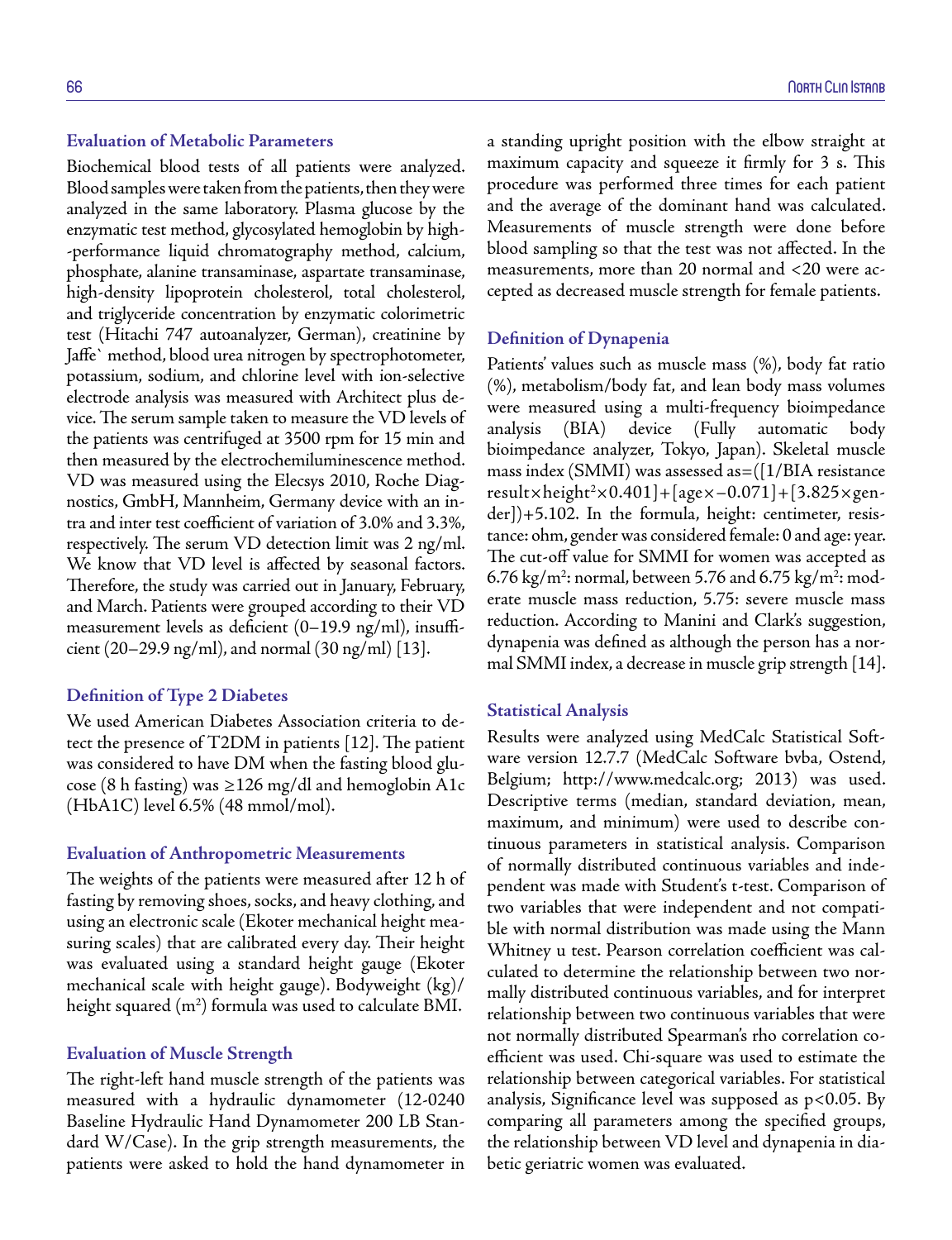| Parameter                       | Mean   | Median | SD   | Minimum      | Maximum |
|---------------------------------|--------|--------|------|--------------|---------|
| Age (years)                     | 65.7   | 70     | 5.6  | 65           | 80      |
| Muscle strength (kg)            | 20     | 31     | 4.2  | 2            | 44      |
| BMI $(kg/m2)$                   | 26.9   | 25.05  | 0.7  | 25.6         | 30      |
| Waist circumference (cm)        | 96.7   | 100    | 8.4  | 89           | 128     |
| SMMI index                      | 7.32   | 7.2    | 1.01 | 6.34         | 9.5     |
| Systolic blood pressure (mmHg)  | 124.6  | 130    | 12.5 | 100          | 160     |
| Diastolic blood pressure (mmHg) | 70.72  | 80     | 8.4  | 65           | 110     |
| Vitamin D (ng/ml)               | 13.9   | 21.55  | 13   | 7.5          | 48.7    |
| HBA1C (%)                       | 9.3    | 8.875  | 4.2  | 5.5          | 14.9    |
| Glucose (mg/dl)                 | 195.5  | 143    | 66.4 | 60           | 563     |
| Sodium (mEq/L)                  | 138.8  | 139.5  | 6.3  | 131          | 147     |
| Creatinine (mg/dl)              | 0.92   | 0.785  | 0.1  | 0.32         | 1.1     |
| Aspartate transaminase (U/L)    | 21.3   | 21.5   | 2.1  | 10           | 34      |
| Diabetes duration (years)       | 6.8    | 7.5    | 6.3  | $\mathbf{1}$ | 30      |
| HDL (mg/dl)                     | 21.52  | 23     | 3.2  | 18           | 53      |
| LDL (mg/dl)                     | 107.5  | 110    | 5.86 | 68           | 186     |
| Cholesterol (mg/dl)             | 232.26 | 235    | 7.56 | 176          | 302     |
| Potassium (mEq/L)               | 4.48   | 4.25   | 1    | 3.2          | 5.5     |
| Blood urea nitrogen (mg/dL)     | 35.2   | 36.5   | 6.3  | 11           | 72.7    |
| Alanine transaminase (U/L)      | 27.1   | 21     | 2.8  | 6            | 55      |

Table 1. Demographic data, anthropometric measurements, clinical and biochemical parameters of the patients (n=122)

SD: Standard deviation; BMI: Body mass index; SMMI index: Skeletal muscle mass index; HBA1C: Hemoglobin A1c; HDL: High-density lipoprotein cholesterol; LDL: Low-density lipoprotein cholesterol.

# **RESULTS**

The study was conducted on 122 patients after the three patients who were included in the study left the study voluntarily. The mean age of the patients was 67.7 years, the mean muscle strength was 20 kg, the mean VD was 13.9 ng/ml, the mean HbA1c was 9.3%, and the mean duration of diabetes was 6.8 years. While 54 of the patients (44.3%) met the dynapenia criterion, 68 patients (55.7%) were non-dynapenia. The demographic data, biochemical and clinical parameters, and anthropometric measurements of the patients are shown in Table 1.

VDD was found in 57 (46.7%) of the patients and VD insufficiency in 58 (47.5%), while VD was normal in only 7 (5.8%) patients. While 29.5% of the patients used only oral antidiabetic agents as antidiabetic agents, 38.2% were using only insulin. The percentage of patients using both oral antidiabetic and insulin was 32.3. 39.3% of the patients were non-smokers, 42.6% were active smokers and 18% were ex-smoker.

Patients were first compared as dynapenic and non-dynapenic (Table 2). VD level was found to be statistically significantly lower in the dynapenic group (p<0.05). Although BMI, waist circumference, duration of diabetes, and low-density lipoprotein (LDL) level were found to be lower in the dynapenic group, those were not at a statistically significant level. While diastolic blood pressure, systolic blood pressure, HbA1c, and glucose levels were higher in the dynapenic patient group, this ratio was not statistically significant.

Patients were then compared according to VD levels (Table 3). Since there were not enough patients in the group with normal VD levels, evaluation was made between the group with insufficient and deficient VD. While muscle strength, BMI, SMMI index, and glucose levels were statistically significantly lower (respectively p: 0.015; p: 0.025; p<0.01) in the group with VDD compared to the group with insufficient levels, systolic blood pressure was found to be higher  $(p<0.01)$ .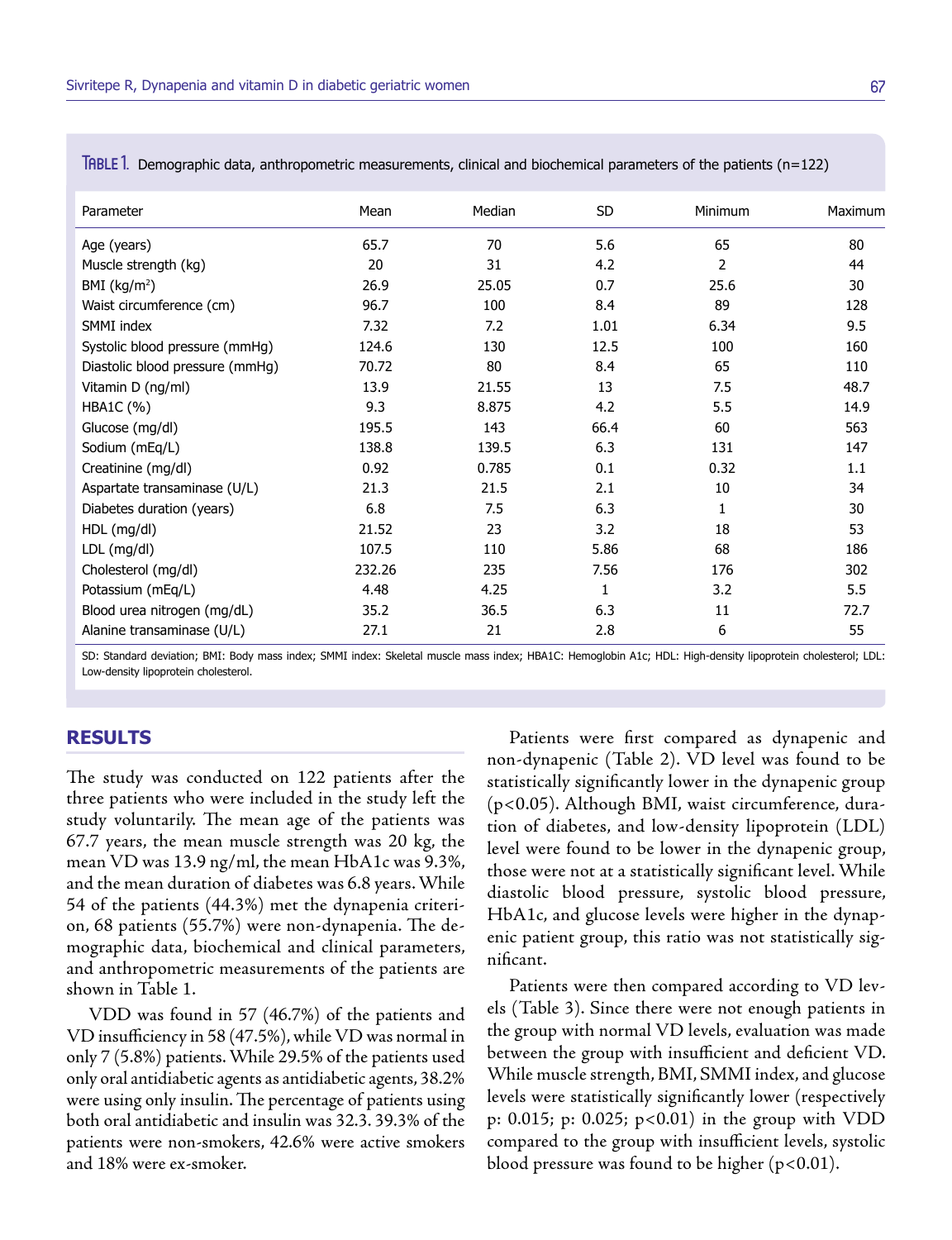|                                 | All patients $(n=122)$ | Dynapenic group (n=54) | Non-dynapenic group (n=68) | $p*$   |
|---------------------------------|------------------------|------------------------|----------------------------|--------|
| Age (years)                     | 65.77±9.4              | $50.29 \pm 7.53$       | 55.249.85                  | 0.632  |
| Muscle strength (kg)            | $20.01 \pm 16.5$       | 10.92±19.5             | $27.23 \pm 12.2$           | 0.01   |
| $BMI$ (kg/m <sup>2</sup> )      | $26.95 \pm 3.22$       | 26.84±2.34             | $27.15 \pm 2.32$           | 0.513  |
| Waist circumference (cm)        | $96.63 \pm 8.2$        | $95.71 \pm 7.22$       | $96.62 \pm 8.39$           | 0.63   |
| SMMI index                      | $7.32 \pm 1.01$        | $7.21 \pm 1.03$        | $7.34 \pm 1.06$            | 0.68   |
| Systolic blood pressure (mmHg)  | 138.58±21.5            | 139.05±25.43           | 136.11±23.47               | 0.988  |
| Diastolic blood pressure (mmHg) | 74.49±12.53            | 75.95±10.32            | 72.59±11.55                | 0.351  |
| Vitamin D (ng/ml)               | $13.9 + 9.52$          | 14.19±8.73             | $15.71 \pm 9.34$           | < 0.05 |
| HBA1C (%)                       | $9.37 \pm 3.7$         | $9.55 \pm 2.99$        | $8.98 \pm 2.39$            | 0.817  |
| Glucose (mg/dl)                 | 193.7±95.11            | 186±83.68              | 183.9±88.7                 | 0.551  |
| Sodium (mEq/L)                  | 138.05±3.2             | 138.76±2.4             | 139.4±2.79                 | 0.538  |
| Creatinine (mg/dl)              | $0.99 \pm 0.97$        | $0.9 + 0.16$           | $0.92 \pm 0.25$            | 0.532  |
| Aspartate transaminase (U/L)    | 23.29±7.33             | 22.57±7.84             | $21.31 \pm 9.15$           | 0.576  |
| Diabetes duration (years)       | $9.52 \pm 6.53$        | $5.05 \pm 3.58$        | $7.33 \pm 5.79$            | 0.218  |
| HDL (mg/dl)                     | 38.16±8.78             | $41.62 \pm 10.42$      | $40\pm8.65$                | 0.67   |
| LDL (mg/dl)                     | 148.32±69.42           | 127.14±33.79           | 137.24±57.39               | 0.591  |
| Cholesterol (mg/dl)             | 206.19±53.13           | 210.76±78.96           | 200.42±41.55               | 0.872  |
| Potassium (mEq/L)               | $4.49 \pm 0.43$        | $4.36 \pm 0.49$        | $4.52 \pm 0.41$            | 0.367  |
| Blood urea nitrogen (mg/dL)     | 36.37±11.7             | 31.87±9.47             | 34.99±9.58                 | 0.162  |
| Alanine transaminase (U/L)      | 29.95±19.8             | 29.86±14.19            | 28.7±23.59                 | 0.23   |

TABLE 2. Comparison of dynapenic and non-dynapenic patients

BMI: Body mass index; SMMI index: Skeletal muscle mass index; HBA1C: Hemoglobin A1c; HDL: High-density lipoprotein cholesterol; LDL: Low-density lipoprotein cholesterol; \*: Mann Whitney u test.

In the correlation analysis made between muscle strength and all other parameters; A moderate positive correlation between muscle strength and VD, SMMI index, LDL cholesterol, total cholesterol; A statistically significant negative correlation was found between muscle strength and age, diastolic blood pressure, creatinine. No relationship could be found with other parameters (Table 4).

# **DISCUSSION**

In this study, we searched the possible relationship between dynapenia and VD, and we found a clear relationship between VD and dynapenia in this patient group. We found that while VD levels decreased in geriatric women with T2DM, patients' muscle strength decreased, and VD decreased as muscle strength decreased. To the best of our knowledge, this is valuable because our study is the first study in this field in diabetic geriatric women.

VD has become an important field of study in recent years due to its role in the pathophysiology of many diseases, VD's receptors (VDR) are discovered in many parts of the body and its positive effects on health by correcting its deficiency [15]. VDD is more common in geriatric individuals with increased fatness, decreased dietary VD intake, cutaneous synthesis of VD, and decreased sun benefit period [16]. Studies in the tropical and subtropical countries such as Turkey, Iran, India, Saudi Arabia, and China have shown that VDD has been seen in more individuals in recent years [2, 17, 18].

It is known that the prevalence of VDD is high in geriatric patients with T2DM, and this deficiency is associated with insulin resistance [4]. The prevalence of VDD was 46.7%, and the prevalence of VD insufficiency was 47.5% in diabetic women in our study. In an 11-year follow-up study, VDD has been shown to increase the risk of T2DM, regardless of family history [19]. In our study, we found that although it was not statistically significant, HbA1c levels were higher in the VD deficient group than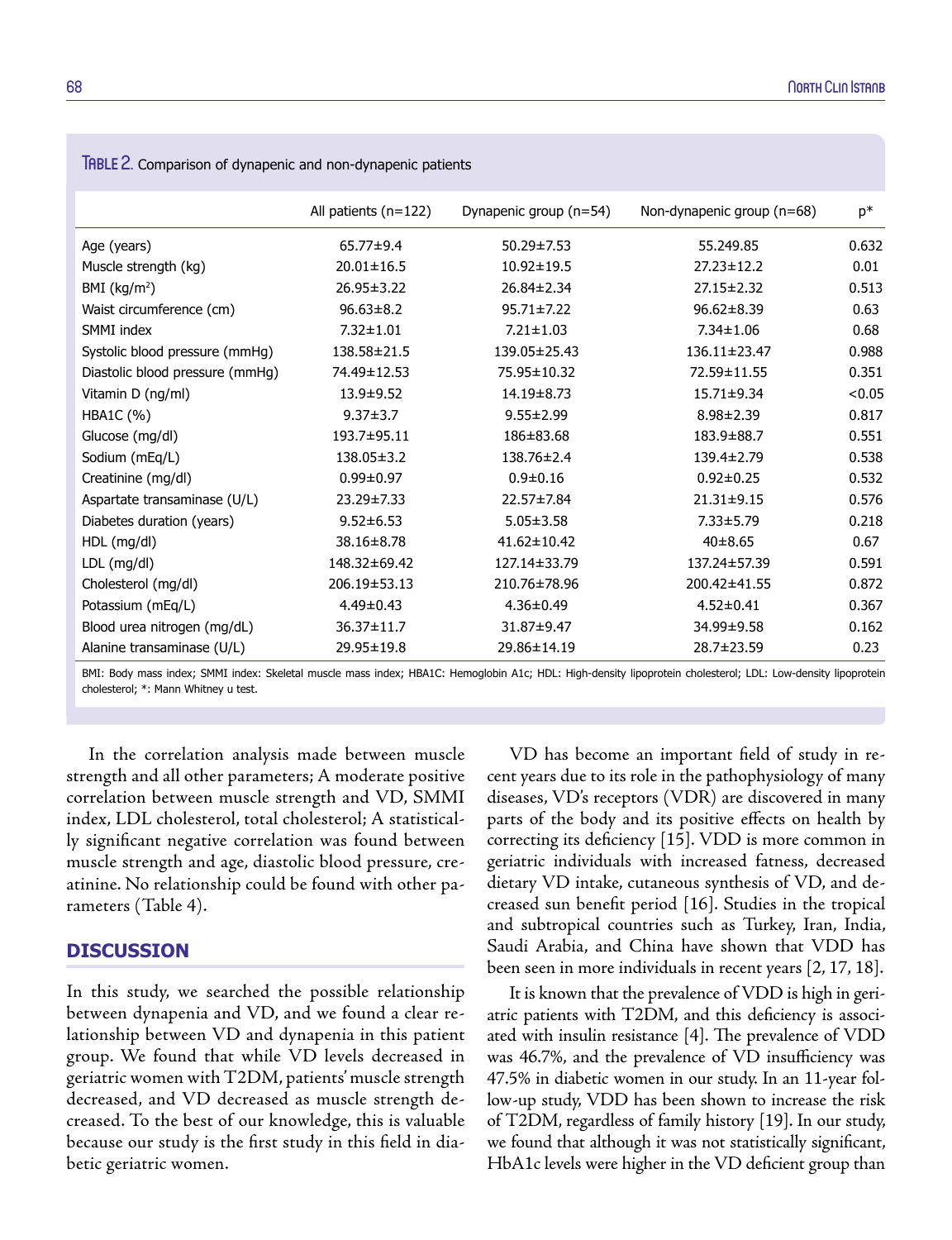| Parameter                       | Vitamin D | n              | Mean   | Median         | SD    | Minimum        | Maximum | $p*$   |
|---------------------------------|-----------|----------------|--------|----------------|-------|----------------|---------|--------|
| Age (years)                     | $<10$     | 57             | 68.5   | 67             | 10.01 | 65             | 80      | 0.041  |
|                                 | $10 - 30$ | 58             | 65.91  | 74             | 7.07  | 69             | 79      |        |
|                                 | $>30$     | $\overline{7}$ | 68.9   | 68             | 11.2  | 65             | 80      |        |
| Muscle strength (kg)            | $<\!10$   | 57             | 15     | 13             | 2.44  | $\overline{2}$ | 44      | 0.015  |
|                                 | $10 - 30$ | 58             | 25.52  | 24             | 2.83  | 10.1           | 44      |        |
|                                 | $>30$     | 7              | 25.7   | 28             | 1.65  | 24             | 44      |        |
| BMI $(kg/m2)$                   | $<10$     | 57             | 24.25  | 27.45          | 2.44  | 24.6           | 32.2    | 0.025  |
|                                 | $10 - 30$ | 58             | 26.74  | 19.9           | 13.86 | 27.4           | 29.7    |        |
|                                 | $>30$     | $\overline{7}$ | 25.4   | 25.4           | 1.74  | 25             | 28.4    |        |
| Waist circumference (cm)        | $<\!10$   | 57             | 90     | 96             | 9.67  | 89             | 98      | 0.591  |
|                                 | $10 - 30$ | 58             | 96.79  | 97             | 5.72  | 97             | 128     |        |
|                                 | $>30$     | $\overline{7}$ | 92.8   | 94             | 4.76  | 85             | 97      |        |
| SMMI index                      | $<10$     | 57             | 7.00   | 7.1            | 1.01  | 6.3            | 7.3     | < 0.05 |
|                                 | $10 - 30$ | 58             | 7.13   | 7.2            | 0.98  | 6.4            | 7.9     |        |
|                                 | $>30$     | $\overline{7}$ | 7.89   | 7.4            | 1.2   | 7.4            | 9.5     |        |
| Systolic blood pressure (mmHg)  | $<\!10$   | 57             | 148    | 140            | 18.5  | 110            | 160     | < 0.01 |
|                                 | $10 - 30$ | 58             | 127    | 130            | 22.7  | 110            | 160     |        |
|                                 | $>30$     | $\overline{7}$ | 133    | 130            | 28.4  | 100            | 150     |        |
| Diastolic blood pressure (mmHq) | $<10$     | 57             | 76.74  | 80             | 12.83 | 60             | 110     | 0.078  |
|                                 | $10 - 30$ | 58             | 70.53  | 70             | 9.57  | 65             | 90      |        |
|                                 | $>30$     | $\overline{7}$ | 73     | 75             | 8.36  | 65             | 85      |        |
| <b>HBA1C</b> (%)                | $<10$     | 57             | 9.95   | 9              | 1.88  | 5.5            | 14.9    | 0.132  |
|                                 | $10 - 30$ | 58             | 9.81   | 7.7            | 1.09  | $\overline{7}$ | 12.8    |        |
|                                 | $>30$     | $\overline{7}$ | 8.2    | 7.6            | 1.27  | 6.8            | 11.2    |        |
| Glucose (mg/dl)                 | $<10$     | 57             | 148    | 194            | 85.11 | 60             | 563     | < 0.01 |
|                                 | $10 - 30$ | 58             | 188    | 198            | 12.14 | 75             | 365     |        |
|                                 | $>30$     | $\overline{7}$ | 124    | 152            | 64.68 | 69             | 173     |        |
| Sodium (mEq/L)                  | ${<}10$   | 57             | 140    | 139            | 3.02  | 131            | 147     | 0.525  |
|                                 | $10 - 30$ | 58             | 139.24 | 140            | 3.7   | 140            | 145     |        |
|                                 | $>30$     | $\overline{7}$ | 140.2  | 141            | 3.11  | 137            | 144     |        |
| Creatinine (mg/dl)              | < 10      | 57             | 0.905  | 0.89           | 0.24  | 0.32           | 1.02    | 0.059  |
|                                 | $10 - 30$ | 58             | 0.95   | 0.615          | 0.13  | 0.52           | 1.1     |        |
|                                 | $>30$     | $\overline{7}$ | 0.7    | 0.76           | 0.22  | 0.32           | 0.93    |        |
| Aspartate transaminase (U/L)    | ${<}10$   | 57             | $30\,$ | 19.5           | 7.77  | $10\,$         | 34      | 0.445  |
|                                 | $10 - 30$ | 58             | 22.55  | 26.5           | 13.44 | $17\,$         | 34      |        |
|                                 | $>30$     | 7              | 18.4   | 16             | 6.87  | 23             | 28      |        |
| Diabetes duration (years)       | $<10$     | 57             | 7.5    | 5              | 4.36  | $\mathbf{1}$   | $30\,$  | 0.285  |
|                                 | $10 - 30$ | 58             | 7.98   | 3.5            | 3.54  | 1              | 20      |        |
|                                 | $>30$     | $\overline{7}$ | 7.2    | $\overline{7}$ | 6.34  | $\mathbf 1$    | 15      |        |
| HDL (mg/dl)                     | < 10      | 57             | 39.19  | 38             | 8.32  | 18             | 53      | 0.524  |
|                                 | $10 - 30$ | 58             | 40.26  | 40             | 6.52  | 27             | 44      |        |
|                                 | $>30$     | $\overline{7}$ | 44     | 42             | 10.01 | 29             | 42      |        |
| LDL (mg/dl)                     | < 10      | 57             | 133.91 | 120.5          | 58.68 | 68             | 186     | 0.165  |
|                                 | $10 - 30$ | 58             | 156.27 | 134            | 80.84 | 72             | 175     |        |
|                                 | $>30$     | $\overline{7}$ | 107.6  | 117            | 32.05 | 72             | 143     |        |

# Table 3. Investigation of parameters according to vitamin D groups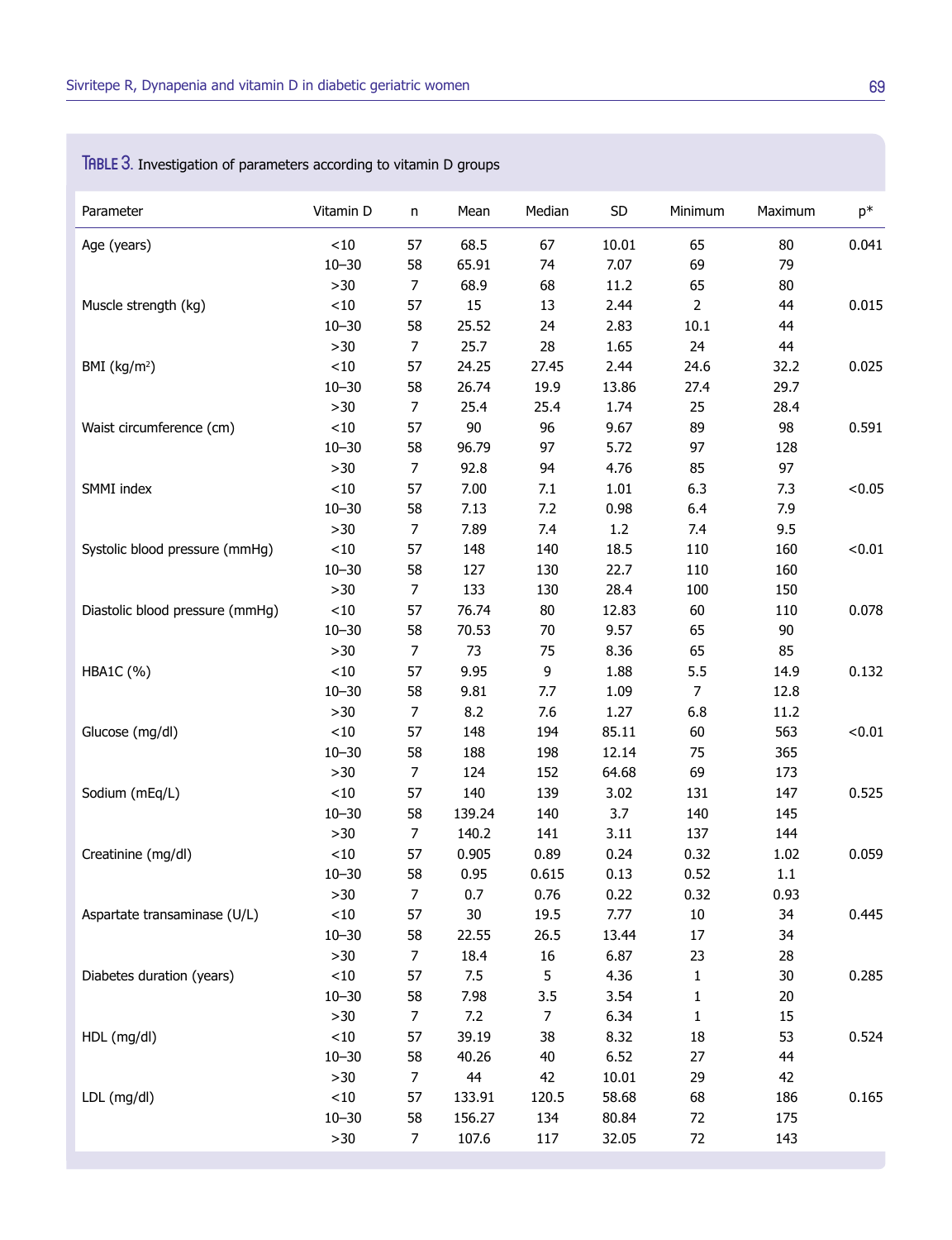| Parameter                   | Vitamin D | n  | Mean  | Median | SD.   | Minimum | Maximum | $p*$  |
|-----------------------------|-----------|----|-------|--------|-------|---------|---------|-------|
| Cholesterol (mg/dl)         | $<$ 10    | 57 | 206   | 199    | 61    | 188     | 302     | 0.356 |
|                             | $10 - 30$ | 58 | 206   | 204    | 38    | 182     | 302     |       |
|                             | >30       | 7  | 182   | 183    | 35.1  | 176     | 254     |       |
| Potassium (mEg/L)           | < 10      | 57 | 4.6   | 4.6    | 0.37  | 3.2     | 5.2     | 0.586 |
|                             | $10 - 30$ | 58 | 4.45  | 4.5    | 0.14  | 4.4     | 5.5     |       |
|                             | >30       | 7  | 4.32  | 4.4    | 0.54  | 3.6     | 5       |       |
| Blood urea nitrogen (mg/dL) | $<$ 10    | 57 | 47.5  | 33.05  | 12.29 | 17      | 72.7    | 0.134 |
|                             | $10 - 30$ | 58 | 35.21 | 29.05  | 4.31  | 26      | 55      |       |
|                             | >30       | 7  | 37.4  | 37.4   | 23.1  | 11      | 55      |       |
| Alanine transaminase (U/L)  | ~10       | 57 | 22    | 24.5   | 13.43 | 6       | 55      | 0.152 |
|                             | $10 - 30$ | 58 | 30.19 | 22     | 11.31 | 14      | 55      |       |
|                             | >30       | 7  | 16.6  | 19     | 6.73  | 8       | 23      |       |

TABLE 3 (CONT.). Investigation of parameters according to vitamin D groups

SD: Standard deviation; BMI: Body mass index; SMMI index: Skeletal muscle mass index; HBA1C: Hemoglobin A1c; HDL: High-density lipoprotein cholesterol; LDL: Low-density lipoprotein cholesterol; \*: Kruskal Wallis Test.

in the VD deficient group. VDD is known to lower the intracellular calcium level, thereby reducing the level of insulin secretion and beta-cell function, resulting in disruption of the body's response to glucose [5]. Previous evidence has provided that VDD causes diabetes-related problems such as peripheral neuropathy, nephropathy, retinopathy [20]. Our study showed that this deficiency can also contribute to the development of diabetic myopathy.

Several concepts have been put forward to indicate the severity of malnutrition symptoms and signs. One of them is dynapenia. The word meaning of "Dyna" is "power or strength," "penia" means "poverty" [9]. Dynapenia means a decrease in muscle strength due to aging, even though the muscle mass is normal and without neurological or muscle diseases [14]. In studies conducted in the Far East, it has been found that the prevalence of dynapenia in women living in rural areas is between 14% and 27% [21–23]. In our study, we found the prevalence of dynapenia to be 44.3%. We think that the explanation for the relatively superior frequency of dynapenia in our study is that the patients included in the study resided in an urban area and were diabetic. Because inactive living in the urban area and diabetes is a big risk factor for dynapenia [14].

The number of studies evaluating the relationship between dynapenia and T2DM has been increasing in recent years. Many studies have shown that T2DM contributes to the reduction of muscle strength [24–26]. Although the mechanisms of the relationship between these

TABLE 4. Correlation analysis between muscle strength and all parameters

|                                 | Muscle strength           |         |  |
|---------------------------------|---------------------------|---------|--|
|                                 | Pearson<br>correlation r* | р       |  |
|                                 |                           |         |  |
| Age (years)                     | $-0.32$                   | < 0.001 |  |
| BMI (kg/m <sup>2</sup> )        | $-0.048$                  | 0.42    |  |
| Waist circumference (cm)        | $-0.143$                  | 0.754   |  |
| Systolic blood pressure (mmHg)  | $-0.032$                  | 0.77    |  |
| Diastolic blood pressure (mmHg) | $-0.066$                  | < 0.001 |  |
| SMMI index                      | 0.86                      | < 0.001 |  |
| Vitamin D (ng/ml)               | 0.23                      | 0.005   |  |
| HBA1C (%)                       | 0.085                     | 0.168   |  |
| Glucose (mg/dl)                 | $-0.051$                  | 0.657   |  |
| Sodium (mEq/L)                  | 0.024                     | 0.729   |  |
| Creatinine (mg/dl)              | $-0.38$                   | 0.005   |  |
| Aspartate transaminase (U/L)    | $-0.048$                  | 0.317   |  |
| Diabetes duration (years)       | $-0.122$                  | 0.431   |  |
| HDL (mg/dl)                     | $-0.031$                  | 0.308   |  |
| LDL (mg/dl)                     | 0.41                      | < 0.001 |  |
| Cholesterol (mg/dl)             | 0.23                      | 0.026   |  |
| Potassium (mEq/L)               | 0.072                     | 0.746   |  |
| Blood urea nitrogen (mg/dL)     | $-0.085$                  | 0.98    |  |
| Alanine transaminase (U/L)      | 0.024                     | 0.367   |  |

BMI: Body mass index; SMMI index: Skeletal muscle mass index; HBA1C: Hemoglobin A1c; HDL: High-density lipoprotein cholesterol; LDL: Low-density lipoprotein cholesterol; \*: Spearman Rho Coefficient.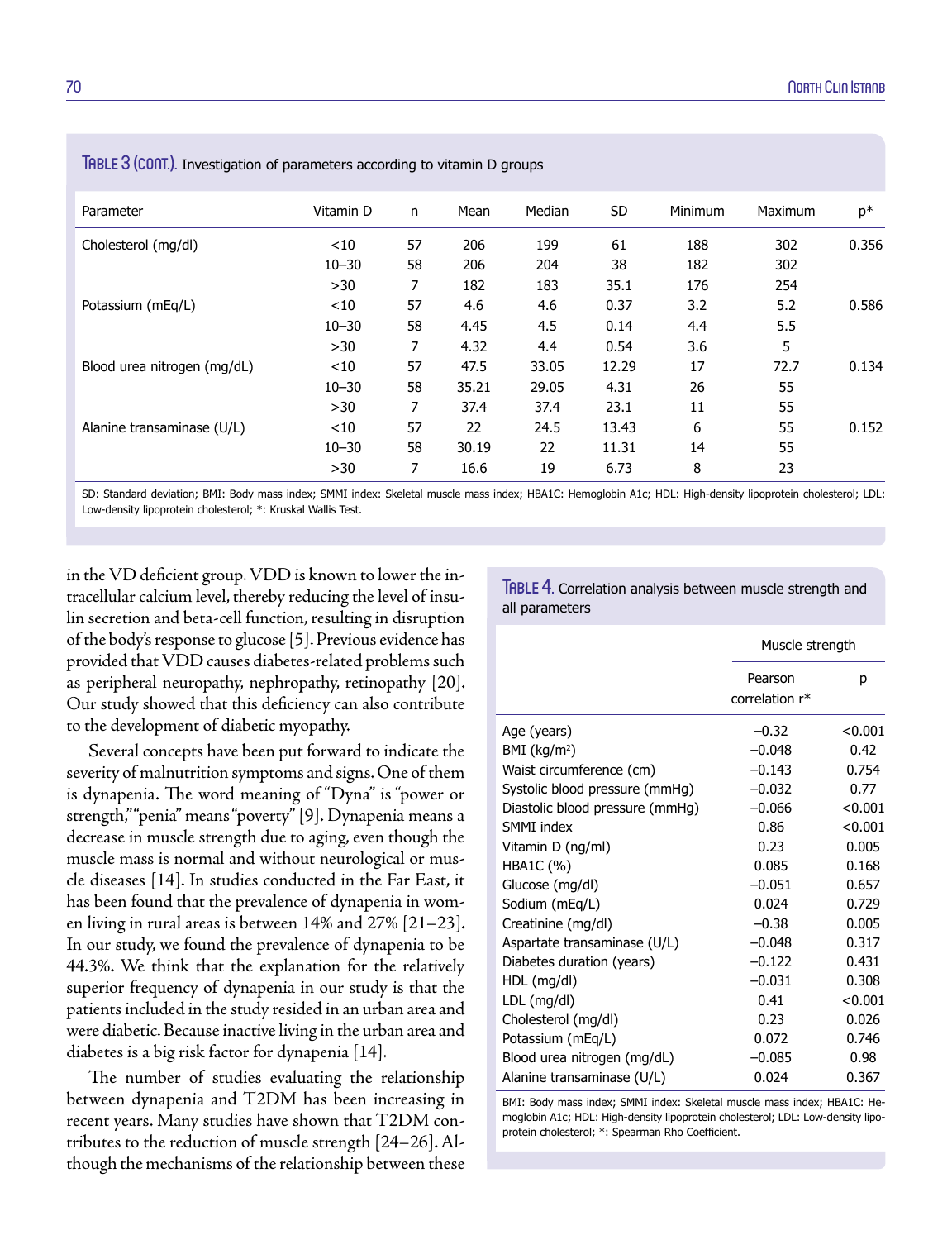two conditions are not fully savvy, it has been recommended that they may be related to insulin resistance and inflammatory cytokines. Sayer et al. [25] demonstrated in a study that there was a significant inverse relationship between muscle grip strength and blood glucose level and homeostasis model assessment-estimated insulin resistance. It is also claimed that accumulated advanced glycation products (AGE) in patients with T2DM can lead to dynapenia by contributing to the reduction of muscle strength [27]. In addition, the skeletal muscle cell plays an important role in absorbing and depleting glucose. It has been shown that myocyte functions are impaired due to the decrease in Type 4 glucose transporter protein levels in T2DM [28]. In all these studies, it has been shown that there is a closely relationship between T2DM and VDD and striated muscle functions. However, this prospective study demonstrated for the first time that VD levels were substantially lower in diabetic geriatric and dynapenic women. In the present study, VD level was found to be statistically significantly lower in dynapenic women. In addition, diastolic blood pressure, systolic blood pressure, HbA1c, and glucose levels were found to be higher in the dynapenic patient group. In diabetic women with VDD, we found that hand muscle strength and SMMI index were statistically significantly lower than the VD insufficient group. Furthermore, we established a positive association between VD and muscle strength.

In our study, there was no dissimilarity between dynapenic and non-dynapenic groups in terms of hyperglycemia therefore, we believe that the reason for the decrease in muscle strength in these patients is not hyperglycemia itself, but a direct VDD. At the same time, low muscle strength causes functional limitations and restricts activity, causing patients to be deprived of sufficient sunlight for VD synthesis. As a result, these two situations cause each other to develop and enter a vicious circle. We can explain with several mechanisms this significant relationship between low muscle strength and VD in our study. VDR have been tested in many tissues in the body, particularly in the beta cells of the pancreas and myocytes. VD is involved in the expression of more than 200 genes in these cells [29, 30]. Therefore, VD may directly affect striated muscle metabolism in patients with T2DM [31]. Having anti-inflammatory properties, VD inhibits cytokine-induced myocyte cell death in the inflammatory process. However, it increases the amount of muscle by increasing the effect of insulin known to be an anabolic hormone [32]. Therefore, in this case, we can conclude that sufficient VD level will protect muscle cells and

prevent their progress to dynapenia. In addition to this, this decreases in muscle strength in patients may have occurred due to innervation and microenvironmental defect. Because it is known that VD affects neural stimulation [33]. Therefore, decrease in myocyte functions is an expected situation in VDD. Furthermore, it has been shown in studies that VDD causes advanced AGE accumulation. It has been claimed that these accumulated AGEs may cause sarcopenia by reducing muscle mass and strength in patients with T2DM [27]. In our study, VDD caused a decrease in muscle strength while muscle mass was normal, that is, without developing sarcopenia. This result makes a new contribution to the current literature. Recently, it has been discovered that dystrobrevin alpha, a member of the dystrophin-related protein complex, also acts as a VDR gene in skeletal muscle cells [34]. It is known that active VD synthesis from kidneys decreases due to aging [7]. Decreased VD cannot be able to stimulate the protein complex sufficiently. Therefore, loss of function may occur in myocytes.

In recent studies, it has been observed that the VDR is expressed to a lesser extent in damaged skeletal muscle [35, 36]. In a study of mice whose VDR was gradually destroyed, a decrease in muscle fiber size and muscle strength was observed [37]. In addition, in these mice, it was determined that the expression of sarcoplasmic reticulum calcium trasporter-ATPase and Calbindin, which are involved in the regulation of intracellular calcium concentration, was decreased [37]. It is evident that VD affects muscle function, improves size and mass, through related genes. However, the detailed mechanisms on this issue are still unclear.

It has been observed that the expression of forkhead box protein O1 (FOXO1), one of the transcription factors, is increased in some conditions such as malnutrition, inactivity, and cancer [38]. It has been shown that FOXO1 causes atrophy in myocyte cells through autophagy induction by activating the ubiquitin-proteasome system [39]. In a different study, it was found that VD suppresses the transcriptional activity of FOXO1. This may be one of the possible mechanisms of the link between dynapenia and VD in our study. However, it has been claimed that VD can stimulate mechanistic target of rapamycin complex 1 (mTORC1) signal in mammals and induce skeletal muscle hypertrophy associated with it. In a study established by Bass et al. [40] on rats, it was shown that excessive stimulation of the VDR caused an increase in mTORC1 and p-p70S6K protein, which caused hypertrophy in myocyte cells.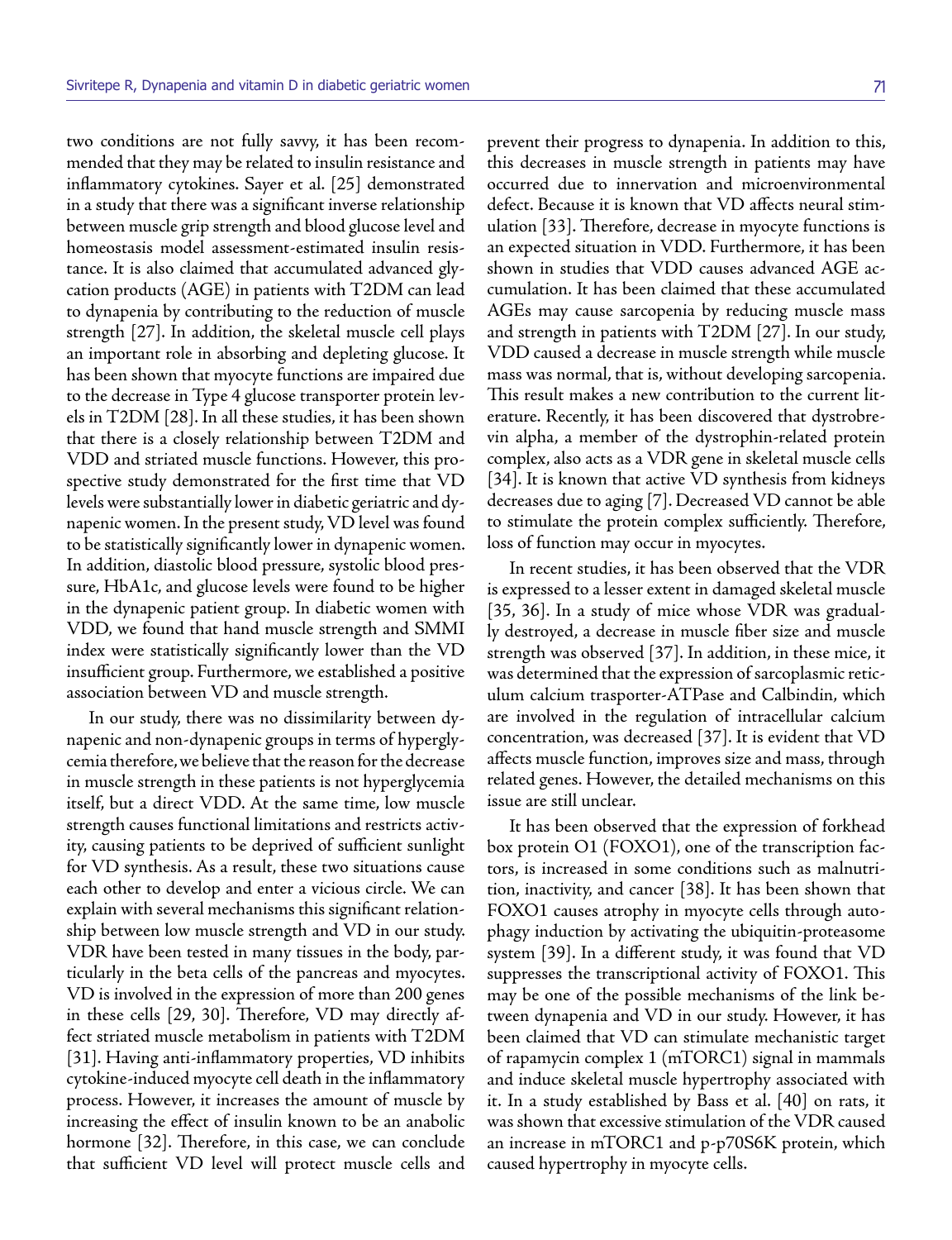Our study had some limitations. First, our study was a cross-sectional study. Therefore, we could not establish a causal relationship between dynapenia and VDD. Second, the patients' VD levels, anthropometric and muscle strength measurements were evaluated at a single time point. Third, our study was a single-center study, so our results may not be representative of all patients with T2DM. Fourth, there were factors in our study that we could not fix, such as the duration of sunlight exposure, diet, and inactivity. These factors can affect both VD levels and muscle function. Finally, the patients included in the study were middle-aged (65–80 years) women, so it is unclear whether our findings apply to women and men outside this age group. Despite these limitations, our study is important and valuable in raising awareness of dynapenic and VDD in geriatric diabetic women.

#### **Conclusion**

We observed a significant relationship between VDD and dynapenia in geriatric women diagnosed with T2DM. We believe that this relationship is caused by VD by increasing regeneration and hypertrophy in myocyte cells, preventing apoptosis, and decreasing AGE accumulation. Our results may guide VD replacement studies for the prevention of dynapenia in women with geriatric T2DM.

**Acknowledgements:** Thank you for the support of Istanbul Beykoz State Hospital.

**Ethics Committee Approval:** The University of Health Sciences Umraniye Training and Research Hospital Clinical Research Ethics Committee granted approval for this study (date: 11.03.2021, number: B101TKH434HGP001/69).

**Conflict of Interest:** No conflict of interest was declared by the author.

**Financial Disclosure:** The author declared that this study has received no financial support.

### **REFERENCES**

- 1. Zheng Y, Ley SH, Hu FB. Global aetiology and epidemiology of type 2 diabetes mellitus and its complications. Nat Rev Endocrinol 2018;14:88–[98. \[CrossRef \]](https://doi.org/10.1038/nrendo.2017.151)
- 2. Alpdemir M, Alpdemir MF. Vitamin D deficiency status in Turkey: A meta-analysis. Int J Med Biochem 2019;2:118–3[1. \[CrossRef \]](https://doi.org/10.14744/ijmb.2019.04127)
- 3. Lu L, Bennett DA, Millwood IY, Parish S, McCarthy MI, Mahajan A, et al. Association of vitamin D with risk of type 2 diabetes: A Mendelian randomisation study in European and Chinese adults. PLoS Med 2018;15:e10025[66. \[CrossRef \]](https://doi.org/10.1371/journal.pmed.1002566)
- 4. Rafiq S, Jeppesen PB. Body mass index, vitamin D, and type 2 diabetes: a systematic review and meta-analysis. [Nutrients 2018;10:1182.](https://doi.org/10.3390/nu10091182)
- 5. Muñoz-Garach A, García-Fontana B, Muñoz-Torres M. Vitamin D status, calcium intake and risk of developing type 2 diabetes: an unresolved issue. Nutrients 2019;11:642. [CrossRef]
- 6. Yin K, Agrawal DK. Vitamin D and inflammatory diseases. J Inflamm Res 2014;7:69–[87. \[CrossRef \]](https://doi.org/10.2147/JIR.S63898)
- 7. Wang H, Chen W, Li D, Yin X, Zhang X, Olsen N, et al. Vitamin D and chronic diseases. Aging Dis 2017;8:346–[53. \[CrossRef \]](https://doi.org/10.14336/AD.2016.1021)
- 8. Artaza-Artabe I, Sáez-López P, Sánchez-Hernández N, Fernández-Gutierrez N, Malafarina V. The relationship between nutrition and frailty: Effects of protein intake, nutritional supplementation, vitamin D and exercise on muscle metabolism in the elderly. A systematic review. Maturitas 2016;93:89–[99. \[CrossRef \]](https://doi.org/10.1016/j.maturitas.2016.04.009)
- 9. Clark BC, Manini TM. What is dynapenia? Nutrition 2012;28:495– [503. \[CrossRef \]](https://doi.org/10.1016/j.nut.2011.12.002)
- 10. Mori H, Kuroda A, Ishizu M, Ohishi M, Takashi Y, Otsuka Y, et al. Association of accumulated advanced glycation end-products with a high prevalence of sarcopenia and dynapenia in patients with type 2 diabetes. J Diabetes Investig 2019;10:1332[–40. \[CrossRef \]](https://doi.org/10.1111/jdi.13014)
- 11. Borim FSA, Alexandre TDS, Neri AL, Máximo RO, Silva MF, de Oliveira C. Combined effect of dynapenia (Muscle Weakness) and low vitamin D Status on Incident Disability. J Am Med Dir Assoc 2019;20:47–[52. \[CrossRef \]](https://doi.org/10.1016/j.jamda.2018.06.006)
- 12. American Diabetes Association. 2. Classification and Diagnosis of Diabetes: Standards of Medical Care in Diabetes-2020. Diabetes Care 2020;43:S14–3[1. \[CrossRef \]](https://doi.org/10.2337/dc20-S002)
- 13. Pearce SH, Cheetham TD. Diagnosis and management of vitamin D deficiency. BMJ 2010;340:b566[4. \[CrossRef \]](https://doi.org/10.1136/bmj.b5664)
- 14. Manini TM, Clark BC. Dynapenia and aging: an update. J Gerontol A Biol Sci Med Sci 2012;67:2[8–40. \[CrossRef \]](https://doi.org/10.1093/gerona/glr010)
- 15. Kulda V. Vitamin D metabolism. [Article in Czech]. Vnitr Lek 2012;58:400–4.
- 16. Gallagher JC. Vitamin D and aging. Endocrinol Metab Clin North Am 2013;42:319[–32. \[CrossRef \]](https://doi.org/10.1016/j.ecl.2013.02.004)
- 17. Mendes MM, Hart KH, Botelho PB, Lanham-New SA. Vitamin D status in the tropics: Is sunlight exposure the main determinant? Nutr Bull 2018;43:428[–34. \[CrossRef \]](https://doi.org/10.1111/nbu.12349)
- 18. Joshi K, Bhatia V. Vitamin D deficiency in a tropical country-treatment and prevention in children. Indian J Pediatr 2014;81:84–9. [\[CrossRef \]](https://doi.org/10.1007/s12098-013-1241-2)
- 19. Denos M, Mai XM, Åsvold BO, Sørgjerd EP, Chen Y, Sun YQ. Vitamin D status and risk of type 2 diabetes in the Norwegian HUNT cohort study: does family history or genetic predisposition modify the association? BMJ Open Diabetes Res Care 2021;9:e001948. [\[CrossRef \]](https://doi.org/10.1136/bmjdrc-2020-001948)
- 20. Usluogullari CA, Balkan F, Caner S, Ucler R, Kaya C, Ersoy R, et al. The relationship between microvascular complications and vitamin D deficiency in type 2 diabetes mellitu[s. BMC Endocr Disord 2015;15:33.](https://doi.org/10.1186/s12902-015-0029-y)
- 21. Yamada M, Kimura Y, Ishiyama D, Nishio N, Abe Y, Kakehi T, et al. Differential characteristics of skeletal muscle in community-dwelling older adults. J Am Med Dir Assoc 2017;18:[807. \[CrossRef \]](https://doi.org/10.1016/j.jamda.2017.05.011)
- 22. Kobayashi K, Imagama S, Ando K, Nakashima H, Machino M, Morozumi M, et al. Dynapenia and physical performance in community-dwelling elderly people in Japan. Nagoya J Med Sci 2020;82:415–24.
- 23. Noh HM, Park YS. Handgrip strength, dynapenia, and mental health in older Koreans. Sci Rep 2020;10:40[04. \[CrossRef \]](https://doi.org/10.1038/s41598-020-60835-4)
- 24. Nomura T, Ikeda Y, Nakao S, Ito K, Ishida K, Suehiro T, et al. Muscle strength is a marker of insulin resistan[ce in patients with](https://doi.org/10.1507/endocrj.K07-055) type 2 diabetes: a pilot study. Endocr J 2007;54:791–6. [CrossRef ]
- 25. Sayer AA, Dennison EM, Syddall HE, Gilbody HJ, Phillips DI, Cooper C. Type 2 diabetes, muscle strength, and impaired physical function: the tip of the iceberg? Diabetes Care 2005;28:2541-2. [CrossRef]